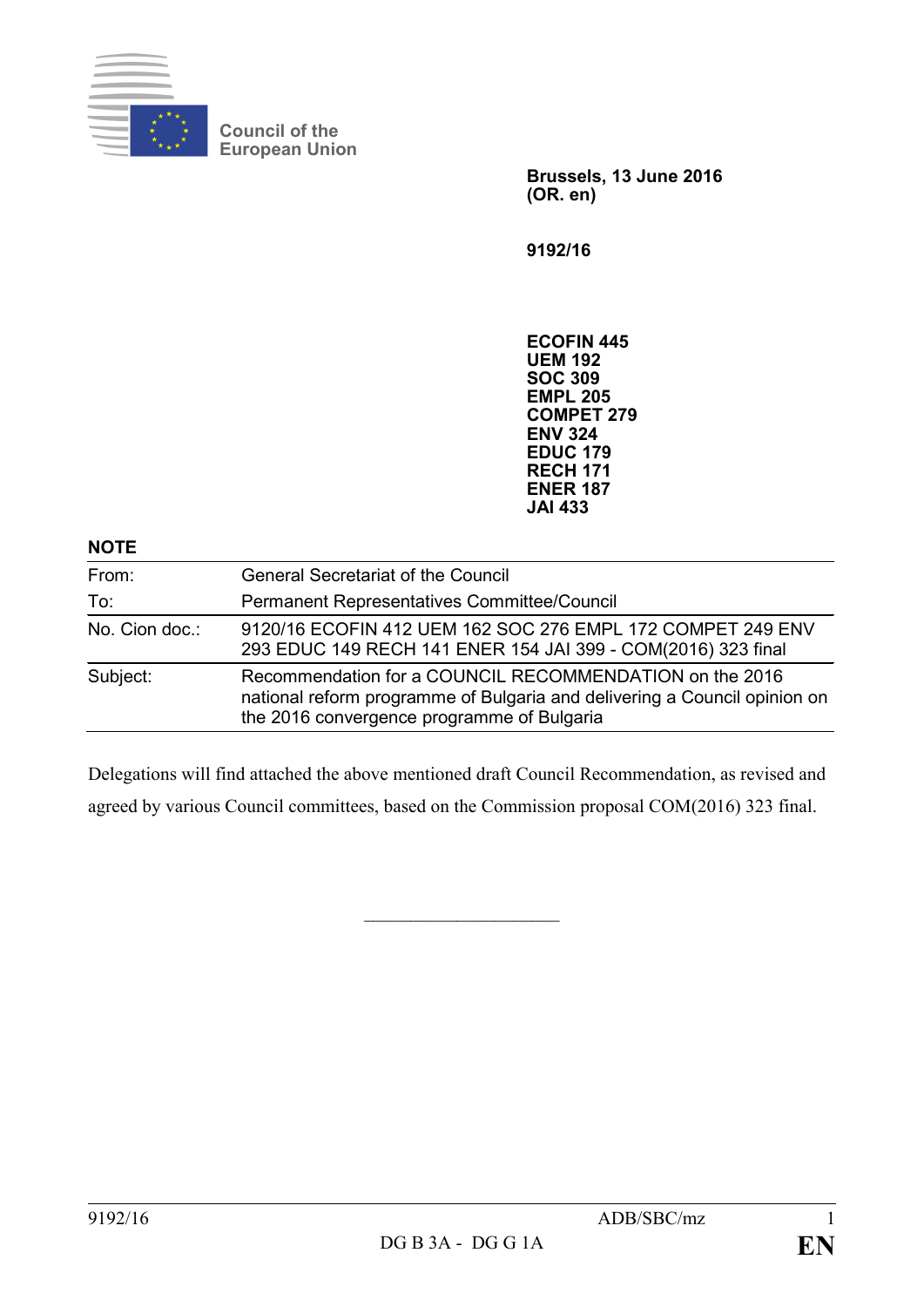### **COUNCIL RECOMMENDATION**

### **of …**

# **on the 2016 National Reform Programme of Bulgaria**

## **and delivering a Council opinion on the 2016 Convergence Programme of Bulgaria**

THE COUNCIL OF THE EUROPEAN UNION,

Having regard to the Treaty on the Functioning of the European Union, and in particular Articles 121(2) and 148(4) thereof,

Having regard to Council Regulation (EC) No 1466/97 of 7 July 1997 on the strengthening of the surveillance of budgetary positions and the surveillance and coordination of economic policies<sup>[1](#page-1-0)</sup>, and in particular Article 9(2) thereof,

Having regard to Regulation (EU) No 1176/2011 of the European Parliament and of the Council of 16 November [2](#page-1-1)011 on the prevention and correction of macroeconomic imbalances<sup>2</sup>, and in particular Article 6(1) thereof,

Having regard to the recommendation of the European Commission,

Having regard to the resolutions of the European Parliament,

Having regard to the conclusions of the European Council,

<span id="page-1-0"></span>**<sup>1</sup>** OJ L 209, 2.8.1997, p. 1.

<span id="page-1-1"></span>**<sup>2</sup>** OJ L 306, 23.11.2011, p. 25.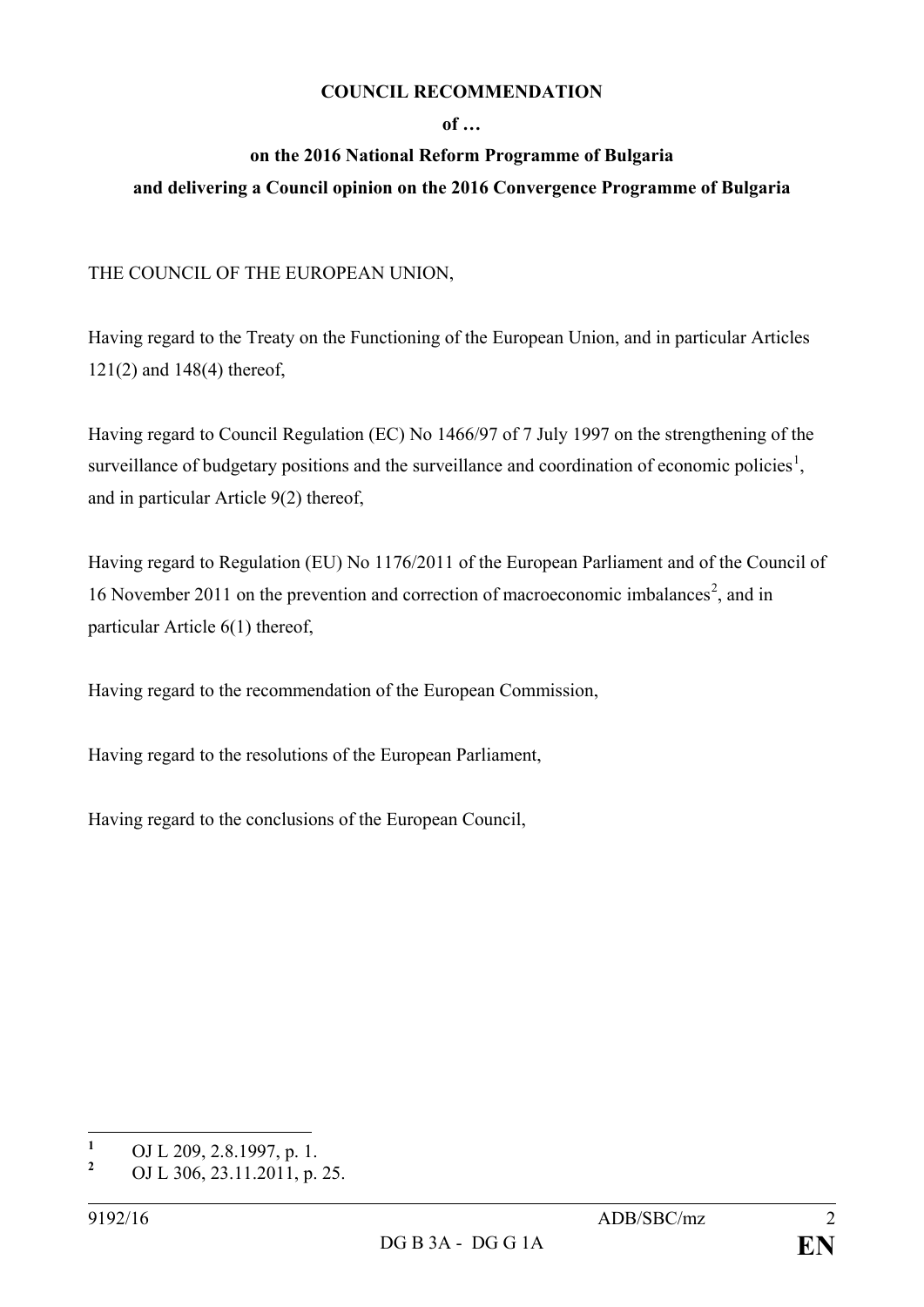Having regard to the opinion of the Employment Committee,

Having regard to the opinion of the Economic and Financial Committee,

Having regard to the opinion of the Social Protection Committee,

Having regard to the opinion of the Economic Policy Committee,

## Whereas:

- (1) On 26 November 2015, the Commission adopted the Annual Growth Survey, marking the start of the 2016 European Semester for economic policy coordination. The priorities of the Annual Growth Survey were endorsed by the European Council on 17-18 March 2016. On 26 November 2015, on the basis of Regulation (EU) No 1176/2011, the Commission adopted the Alert Mechanism Report, in which it identified Bulgaria as one of the Member States for which an in-depth review would be carried out.
- (2) The 2016 country report for Bulgaria was published on 26 February 2016. It assessed Bulgaria's progress in addressing the country-specific recommendations adopted by the Council on 14 July 2015 and Bulgaria's progress towards its national Europe 2020 targets. It also included the in-depth review under Article 5 of Regulation (EU) No 1176/2011. On 8 March 2016, the Commission adopted a Communication presenting the results of the in-depth review. The Commission's analysis leads it to conclude that Bulgaria is experiencing excessive macroeconomic imbalances. In particular, the economy is characterised by remaining fragilities in the financial sector and high corporate indebtedness in a context of high unemployment.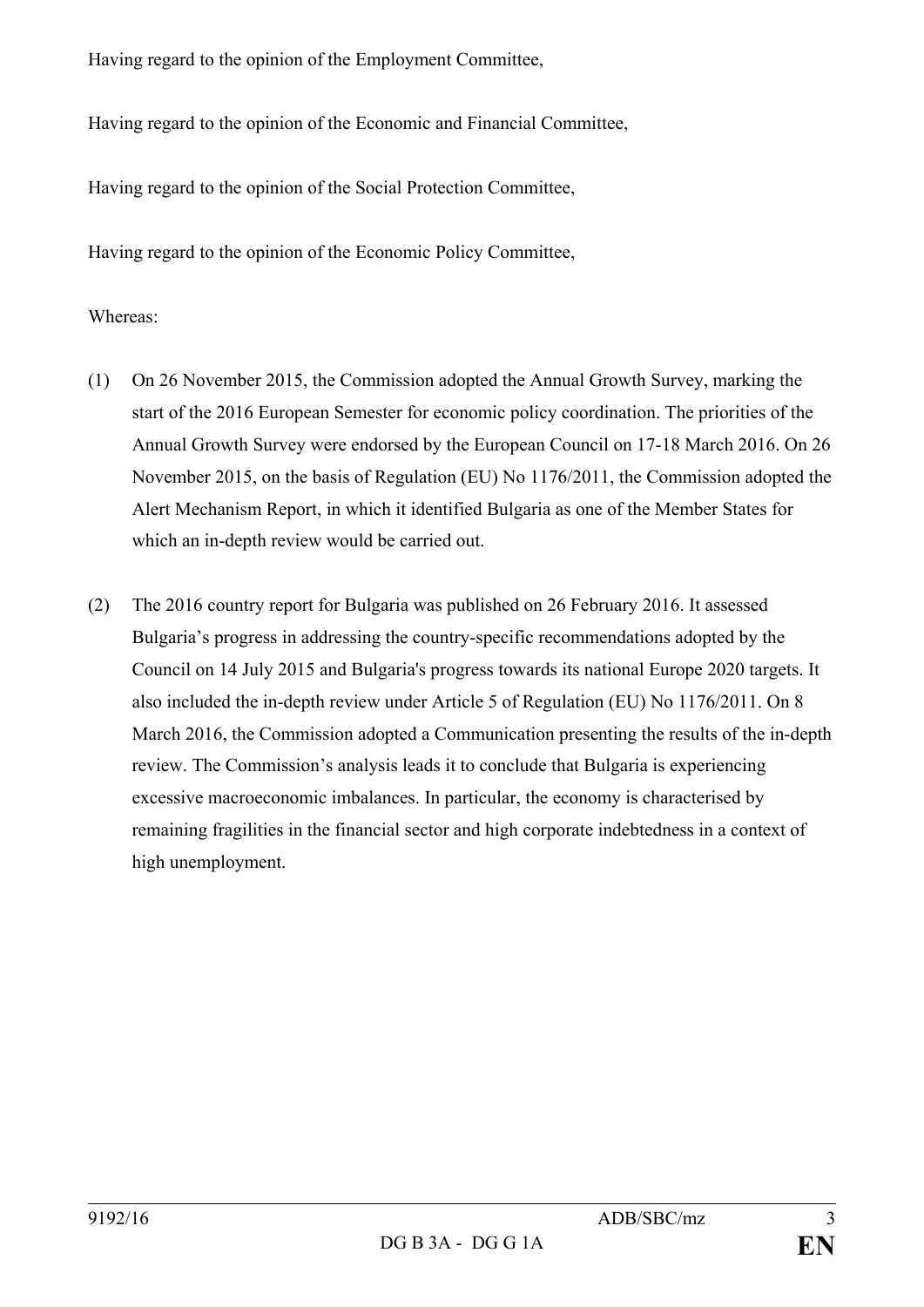- (3) On 15 April 2016, Bulgaria submitted its 2016 National Reform Programme and its 2016 Convergence Programme. In order to take account of their interlinkages, the two programmes have been assessed at the same time.
- (4) Relevant country-specific recommendations have been addressed in the programming of the European Structural and Investment Funds for the 2014-2020 period. As foreseen in Article 23 of Regulation (EU) No 1303/2013 of the European Parliament and of the Council**[3](#page-3-0)** , where it is necessary to support the implementation of relevant Council recommendations, the Commission may request a Member State to review and propose amendments to its Partnership Agreement and relevant programmes. The Commission has provided further details on how it would make use of this provision in guidelines on the application of the measures linking effectiveness of the European Structural and Investment Funds to sound economic governance.

<span id="page-3-0"></span>**<sup>3</sup>** Regulation (EU) No 1303/2013 of the European Parliament and of the Council of 17 December 2013 laying down common provisions on the European Regional Development Fund, the European Social Fund, the Cohesion Fund, the European Agricultural Fund for Rural Development and the European Maritime and Fisheries Fund and laying down general provisions on the European Regional Development Fund, the European Social Fund, the Cohesion Fund and the European Maritime and Fisheries Fund and repealing Council Regulation (EC) No 1083/2006 (OJ L 347, 20.12.2013, p. 320).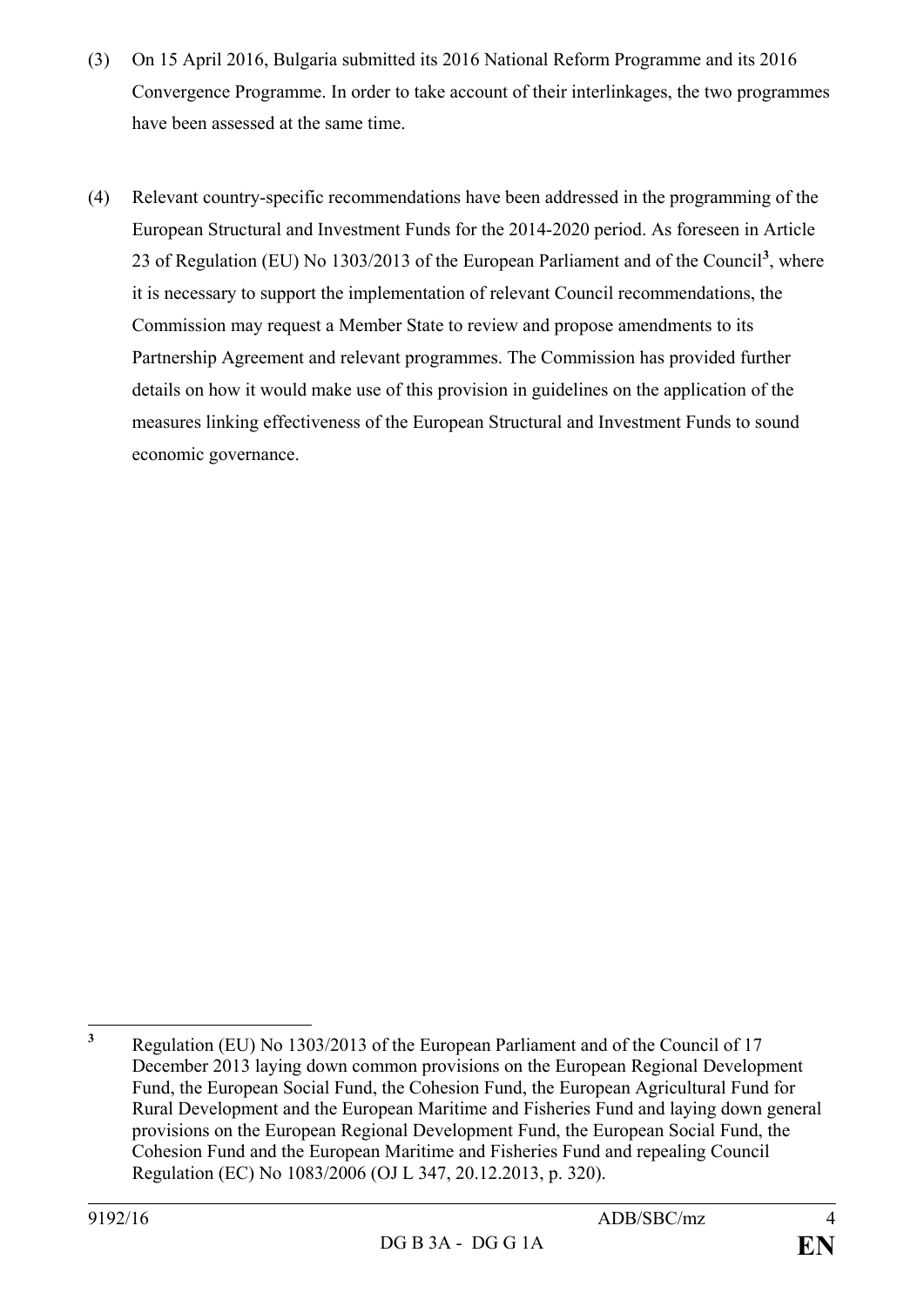- (5) Bulgaria is currently in the preventive arm of the Stability and Growth Pact. In its 2016 Convergence Programme, the Government plans a gradual improvement of the headline balance to -1,9 % of GDP in 2016 and -0,2 % of GDP in 2019. The medium-term budgetary objective — a structural deficit of  $1\%$  of GDP — is planned to be achieved as of 2017. According to the Convergence Programme, the government debt-to-GDP ratio is expected to peak at 31,8 % in 2018 and to decline to 30,8 % in 2019. The macroeconomic scenario underpinning these budgetary projections is slightly favourable. The measures needed to support the planned deficit targets starting with 2017 onwards have not been sufficiently specified. Based on the Commission 2016 spring forecast, there is a risk of some deviation from the adjustment path towards the medium-term budgetary objective in 2016 as well as in 2017, under unchanged policies. Based on its assessment of the Convergence Programme and taking into account the Commission 2016 spring forecast, the Council is of the opinion that Bulgaria is expected to broadly comply with the provisions of the Stability and Growth Pact. Nevertheless, further measures will be needed to ensure compliance in both 2016 and 2017.
- (6) Bulgaria made some progress in addressing last year's recommendation to make its healthcare spending more efficient, particularly by producing a national health map that will enable medical expenditure to be planned in accordance with territorial criteria and the needs of the population. The Bulgarian health system faces major challenges, including limited access, low funding and poor health outcomes. In spite of recent efforts to improve tax collection, the shadow economy remains a significant challenge affecting public revenues. Undeclared work, including under-reported remuneration and evasion of social security contributions, distorts the labour market and reduces fiscal revenue.
- (7) Cases of imprudent business practices in the financial sector, particularly in the banking sector, coupled with inefficient supervision, have created an environment for imbalances to accumulate*.* The completion, in a transparent way and according to best international practices, of the recently launched reviews of the banking, insurance and pension fund sectors and taking the necessary follow-up actions will strengthen confidence in the financial sector. Moreover, continued efforts to improve financial supervision, in both the banking and nonbanking sectors, will play an important role in strengthening the financial system and positioning it to support the nascent macroeconomic recovery.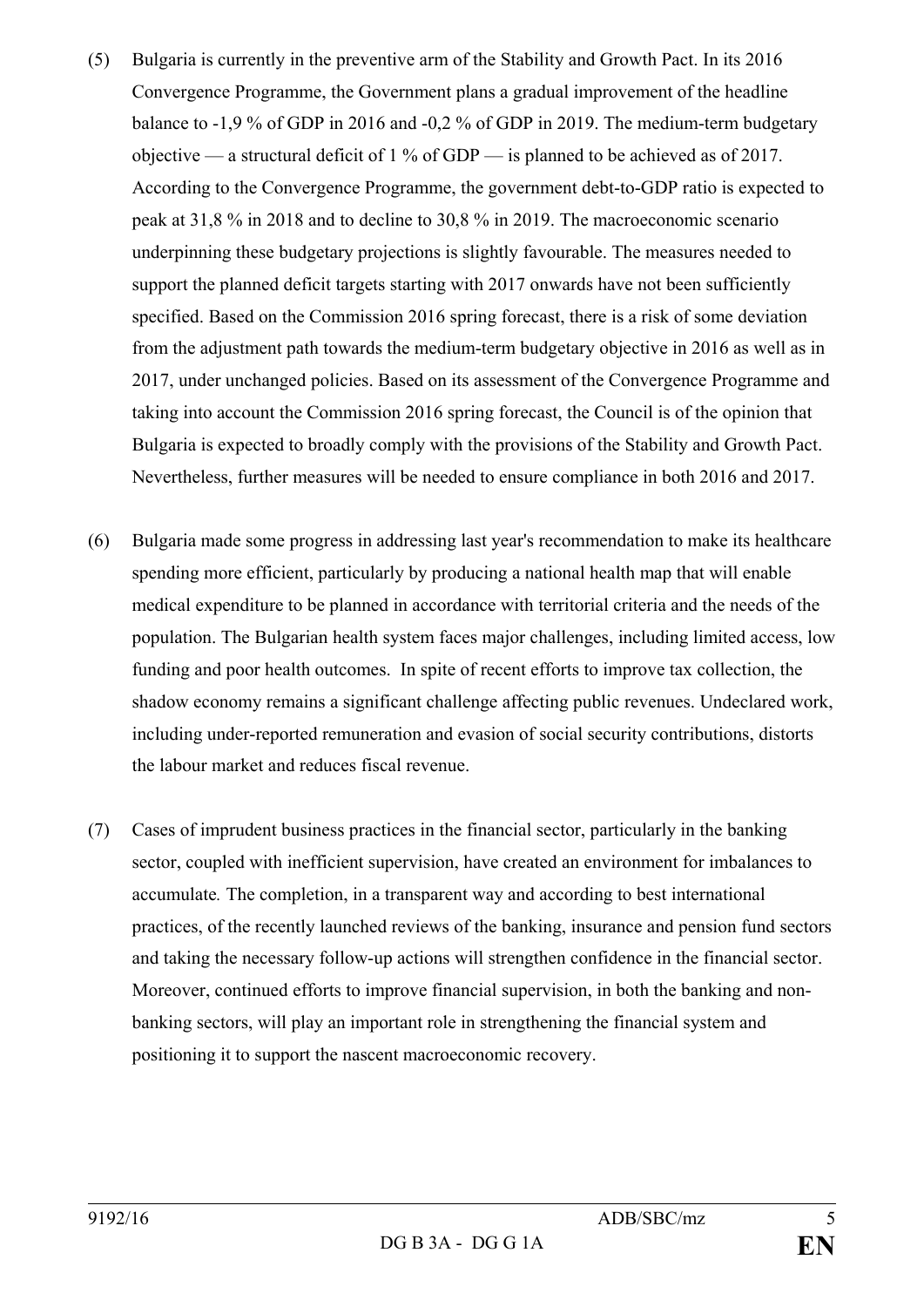- (8) The labour market has experienced a modest recovery but remaining weaknesses continue to hinder growth and limit the adjustment capacity of the economy. Labour market adjustment is hampered by the structural nature of long-term unemployment, a shrinking and ageing labour force, low labour market participation and skills mismatches. While unemployment is gradually improving, there are still important challenges, for example as regards the long-term unemployed and young people not in employment, education or training. Active labour market policies could play a stronger role in helping these groups to access the labour market. The activation of people on social benefits is hindered by the fragmentation of, and limited cooperation between, different agencies delivering benefits and labour market integration services. Dedicated centres for employment and social assistance, which combine the services of the Employment Agency and the Social Assistance Agency, have been developed in a pilot project but no decision has been taken yet to roll out the project on a larger scale after it ends in December 2016.
- (9) Although Bulgaria's minimum wage is still the lowest in the Union, it has increased substantially since 2011 and the lack of objective criteria for minimum wage setting creates uncertainty. Despite work of the Government and social partners in this area, Bulgaria still has no clear guidelines or transparent criteria for minimum wage setting that take into account its impact on job creation, social conditions and competitiveness.
- (10) Very high 'at-risk-of-poverty or social exclusion' and inequality levels remain in Bulgaria. Progress in addressing poverty and social exclusion is hindered by continuing challenges over integrating Roma into the labour force, facilitating school-to-work transitions, and improving the coverage and effectiveness of social, health and labour market policies. The general minimum income scheme provides very limited levels of support and outreach to the population. The allowance level is below the poverty line and has not been increased in line with average and minimum wage developments of recent years. Estimates on coverage indicate that a large part of the intended beneficiaries do not receive benefits. A better outreach to the target groups, while maintaining fiscal responsibility, would help to alleviate poverty.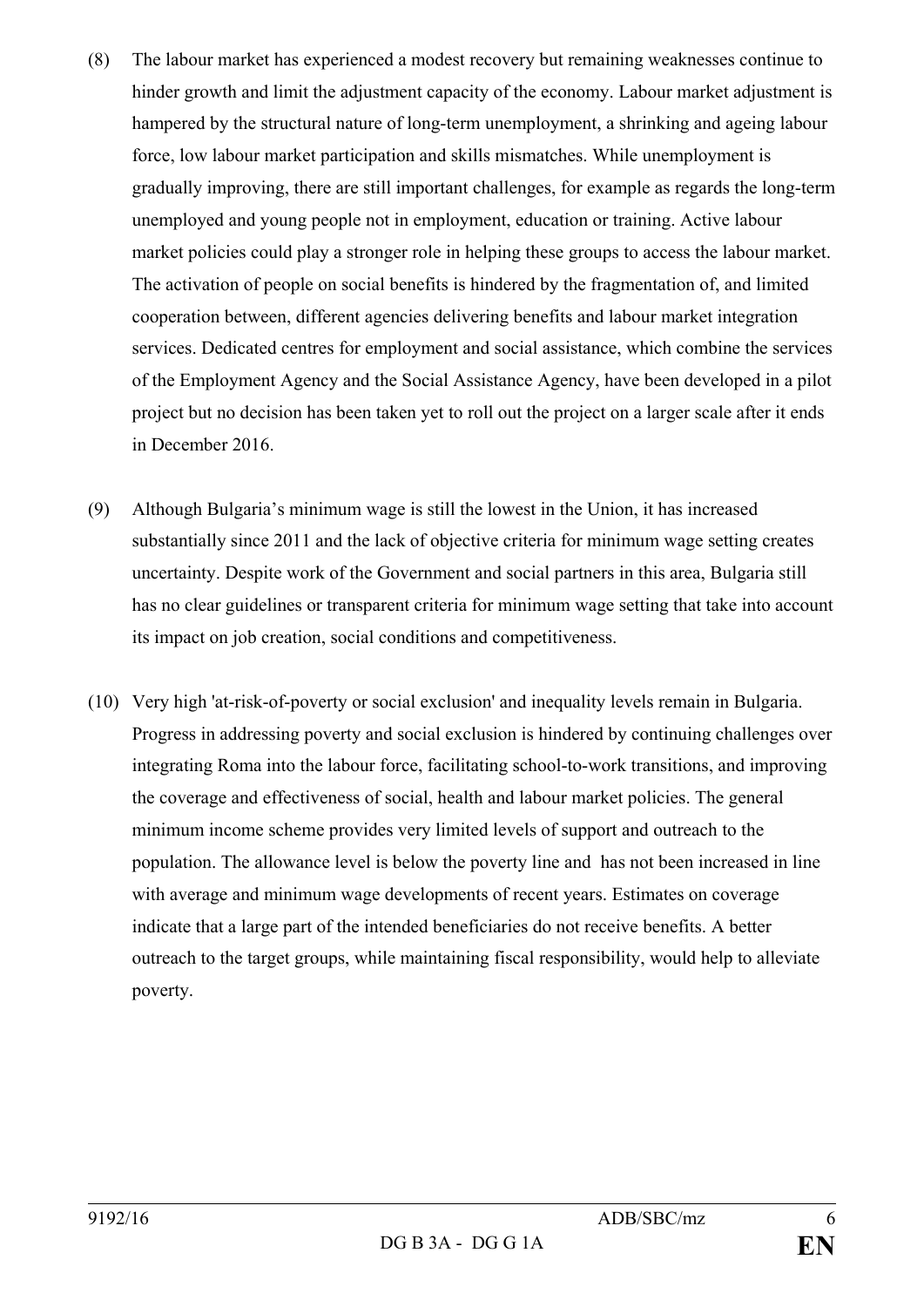- (11) The education system has limited capacity to include vulnerable groups and equip learners with relevant skills. Vulnerable groups such as Roma and pupils from poor families continue to face significant obstacles in accessing and completing education. The level of enrolment among Roma at all levels of education is significantly lower than for non-Roma. The early school leaving rate continues to increase and is particularly high in rural areas and less developed regions. Removing barriers to the participation in early childhood education of disadvantaged children is essential to increase educational outcomes and prevent dropouts. A new Pre-school and School Education Act adopted by the Parliament in September 2015 is an important step towards a comprehensive reform of the school system. The implementation of this legislation, together with targeted measures to overcome non-legislative barriers to the full participation of disadvantaged groups in education, should contribute to improving the Bulgarian economy's growth potential and social cohesiveness in the long term. Enrolment and graduation rates in tertiary education are on the rise and the employment rate of recent graduates is recovering slowly, although it remains significantly below the EU average.
- (12) Risks stemming from high corporate debt and barriers to deleveraging remain significant. The existing insolvency framework provides little scope for an effective debt workout process and does little to address the high level of corporate indebtedness. Reforms to facilitate corporate insolvency procedures could improve deleveraging and lead the way to new lending and investment.
- (13) The public procurement system in Bulgaria continues to suffer from structural weaknesses, including systematic irregularities in procurement procedures, lack of administrative capacity and deficient control mechanisms, combined with systematic court appeals that often delay works on the ground. The transition to full e-procurement has made only limited progress. The shortcomings of the Bulgarian public procurement system have led to interruption of payments and financial corrections in EU funding programmes and also affect the wider business environment.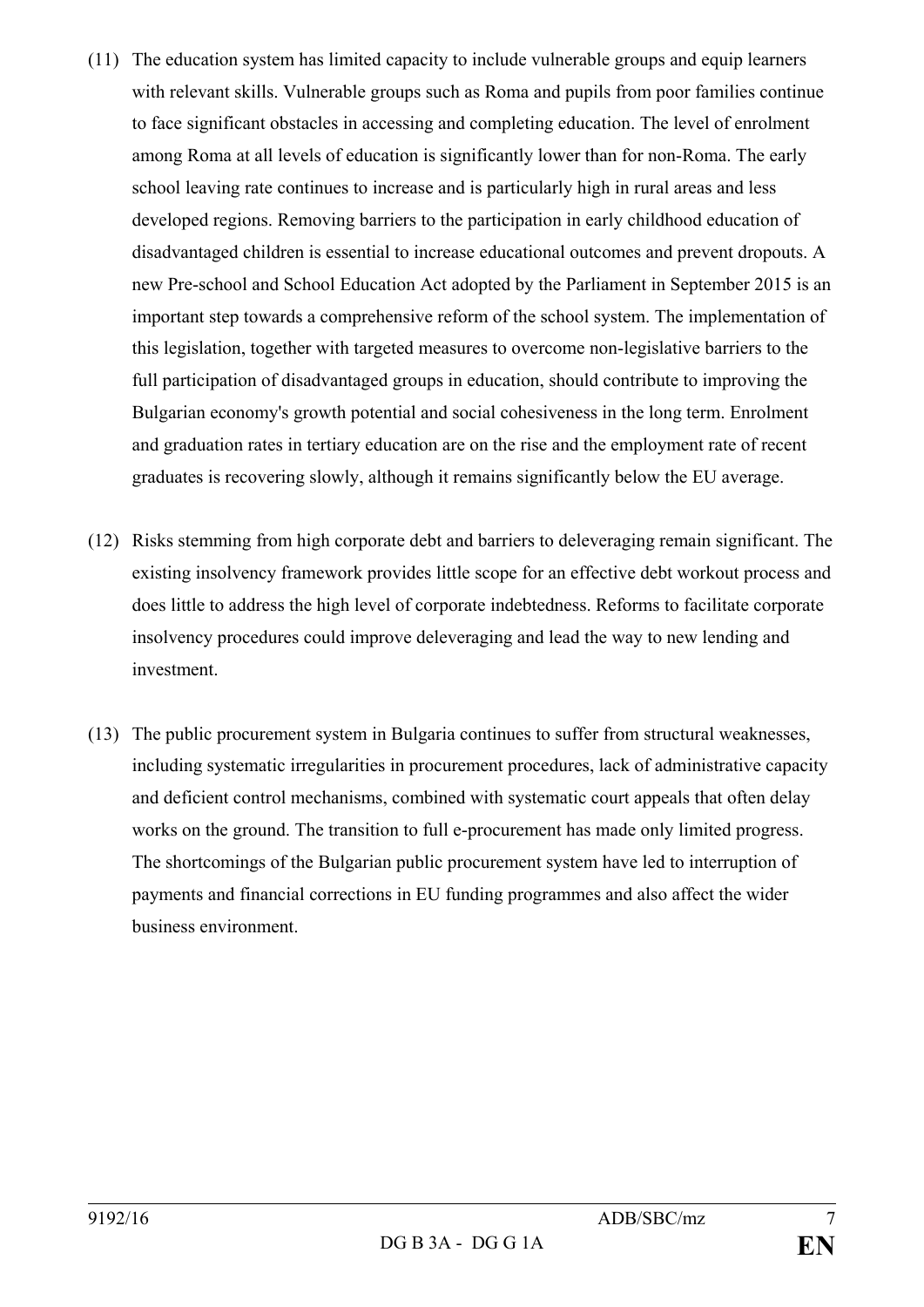- (14) Unstable policies and lack of trust in key public institutions, such as the judiciary, constitute significant deterrents to investment in the Bulgarian economy. The slow implementation of public administration reforms and reforms in specific sectors such as research, innovation and energy hamper progress in improving the investment climate. Although Bulgaria has adopted a strategic framework to reform and modernise its public administration, progress is slow and implementation often postponed. New legislation is not subject to systematic impact assessment, although there have been some efforts to change this. Frequent changes to the legal framework create uncertainty and affect the businesses environment. Corruption remains a significant concern and the national authorities' response to this problem continues to be hampered by weak and fragmented institutions. Under the Cooperation and Verification Mechanism, Bulgaria receives recommendations on judicial reform and the fight against corruption and organised crime. While these areas are of crucial importance for the overall business environment, they are therefore not covered in the country-specific recommendations for Bulgaria.
- (15) In the context of the European Semester, the Commission has carried out a comprehensive analysis of Bulgaria's economic policy and published it in the 2016 country report. It has also assessed the Convergence Programme and the National Reform Programme and the follow-up given to the recommendations addressed to Bulgaria in previous years. It has taken into account not only their relevance for sustainable fiscal and socioeconomic policy in Bulgaria but also their compliance with EU rules and guidance, given the need to strengthen the EU's overall economic governance by providing EU-level input into future national decisions. The recommendations under the European Semester are reflected in recommendations (1) to (4) below.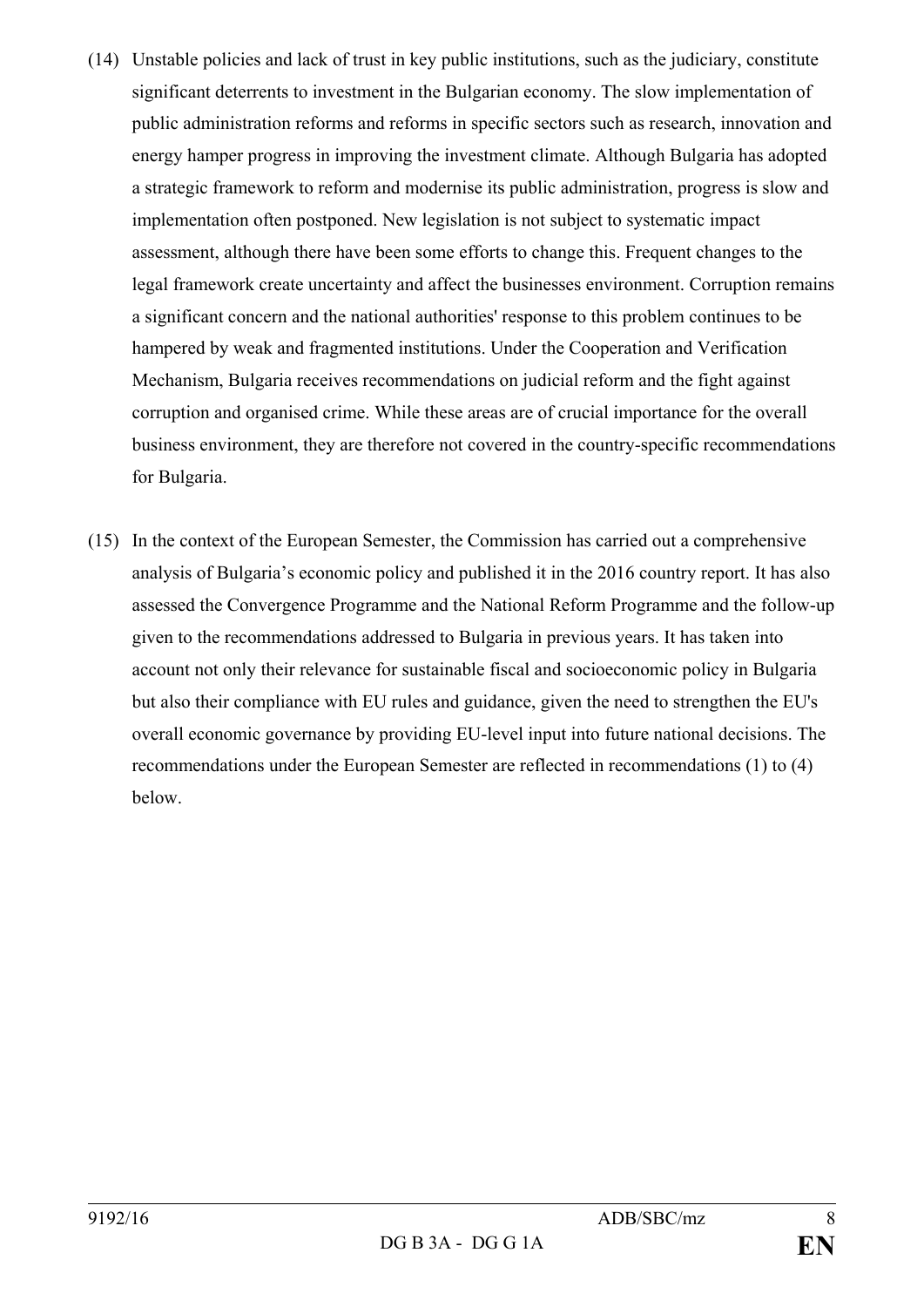- (16) In the light of this assessment, the Council has examined the Convergence Programme, and its opinion $4$  is reflected in particular in recommendation (1) below.
- (17) In the light of the Commission's in-depth review and this assessment, the Council has examined the National Reform Programme and the Convergence Programme. The recommendations under Article 6 of Regulation (EU) No 1176/2011 are reflected in recommendations (1) to (4) below.

<span id="page-8-0"></span>**<sup>4</sup>** Under Article 9(2) of Regulation (EC) No 1466/97.